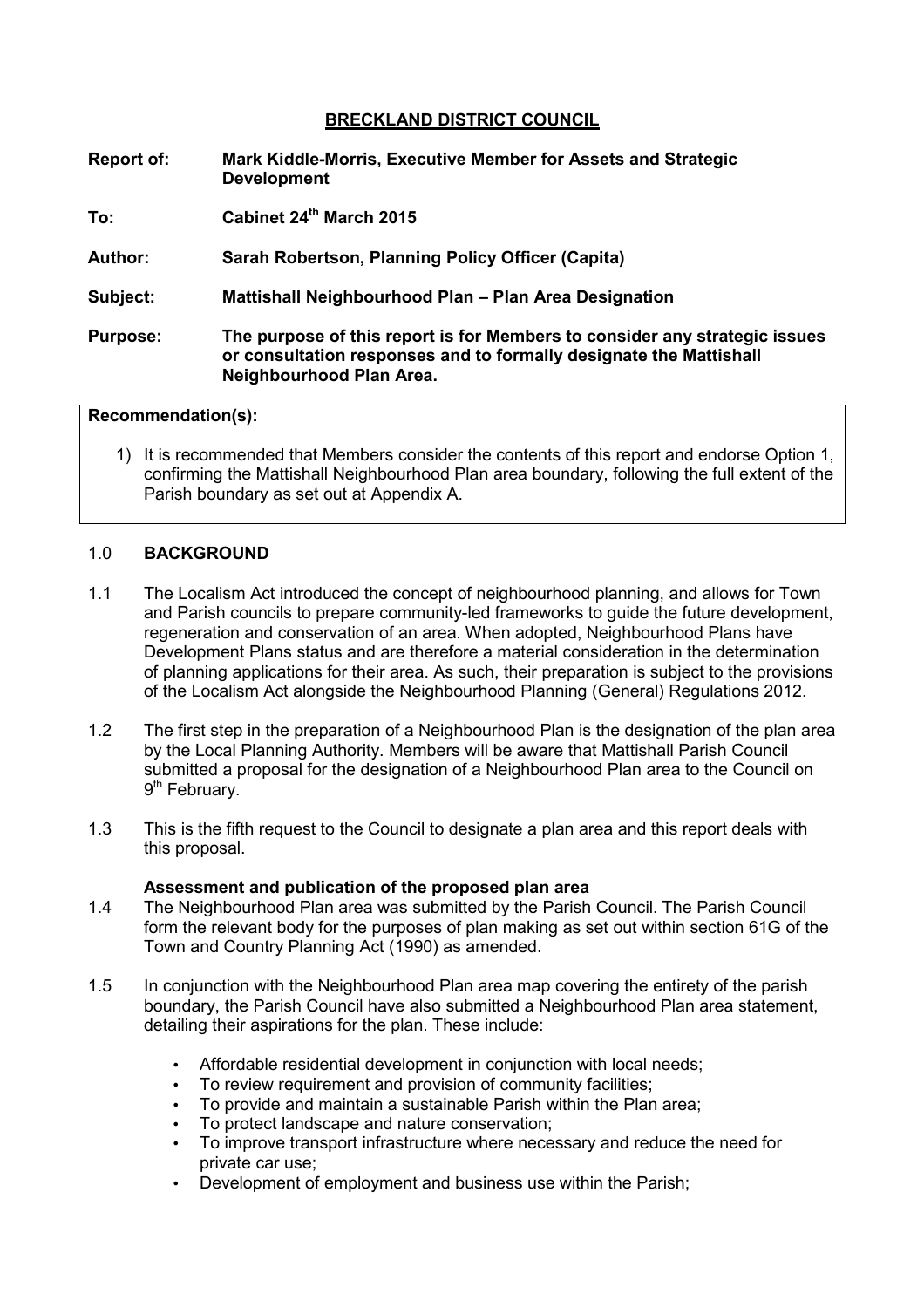- To maintain and develop the village school
- 1.6 The Town and Country Planning Act (1990) requires the Council to consider the desirability of confirming the whole or part of a Parish as a Neighbourhood Plan area. Section 61G(10) of the 1990 Act states that Neighbourhood areas must not overlap. The proposal for Mattishall's Neighbourhood Plan Area is based on the entirety of the Parish boundary. There are no other Neighbourhood Plan areas designated or that have been submitted which overlap with this proposal. It is not considered that the area is wholly or predominantly business in nature, and therefore it should not designated as a business area.
- 1.7 The Council has a duty to support the Neighbourhood Plan process, but will also need to work with Mattishall as it moves forward to ensure the plans are developed in a sound manner. The Neighbourhood Plan will need to be in broad conformity with the strategic policies of the Local Plan.
- 1.8 The Council has published the proposed plan area for a four week public consultation, as required under Regulation 6 of the Neighbourhood Planning (General) Regulations 2012 (as amended). The consultation closed on  $11<sup>th</sup>$  March. The consultation was advertised in the local press (the Dereham and Fakenham Times), as well as the Council's website advising the publication period and how to make responses. Copies of the material were placed in Dereham Library and at Elizabeth House Dereham. In addition, adjoining Parish Councils were advised of the publication by letter.
- 1.9 A single representation was received on the neighbourhood plan are from Gladman Developments Ltd. it is considered that the representation did not raise objections to the proposed plan area; however, it did highlight procedural issues that the Parish Council will need to have regard to as the Neighbourhood Plan is prepared.

# 2.0 **OPTIONS**

- 2.1 There are two options for members to consider
	- **Option 1** Cabinet endorse the Mattishall Neighbourhood Plan area boundary, following the full extent of the Parish boundary as set out at Appendix A.
	- **Option 2** Cabinet consider the contents of this report and the Neighbourhood Plan area as submitted and designate an alternative plan area within Mattishall.

### 3.0 **REASONS FOR RECOMMENDATION(S)**

3.1 It is recommended that Cabinet endorse Option 1. The proposed boundary is considered appropriate to be designated without modification. The area is considered to represent a logical boundary which will be suitable to meet the plan aims, as set out within their Neighbourhood Plan statement and has been assessed against the provisions of the Town and Country Planning Act.

# 4.0 **EXPECTED BENEFITS**

4.1 The expected benefits of confirming the plan area is to enable the community to move forward with the preparation of the Neighbourhood Plan.

## 5.0 **IMPLICATIONS**

### 5.1 **Carbon Footprint / Environmental Issues**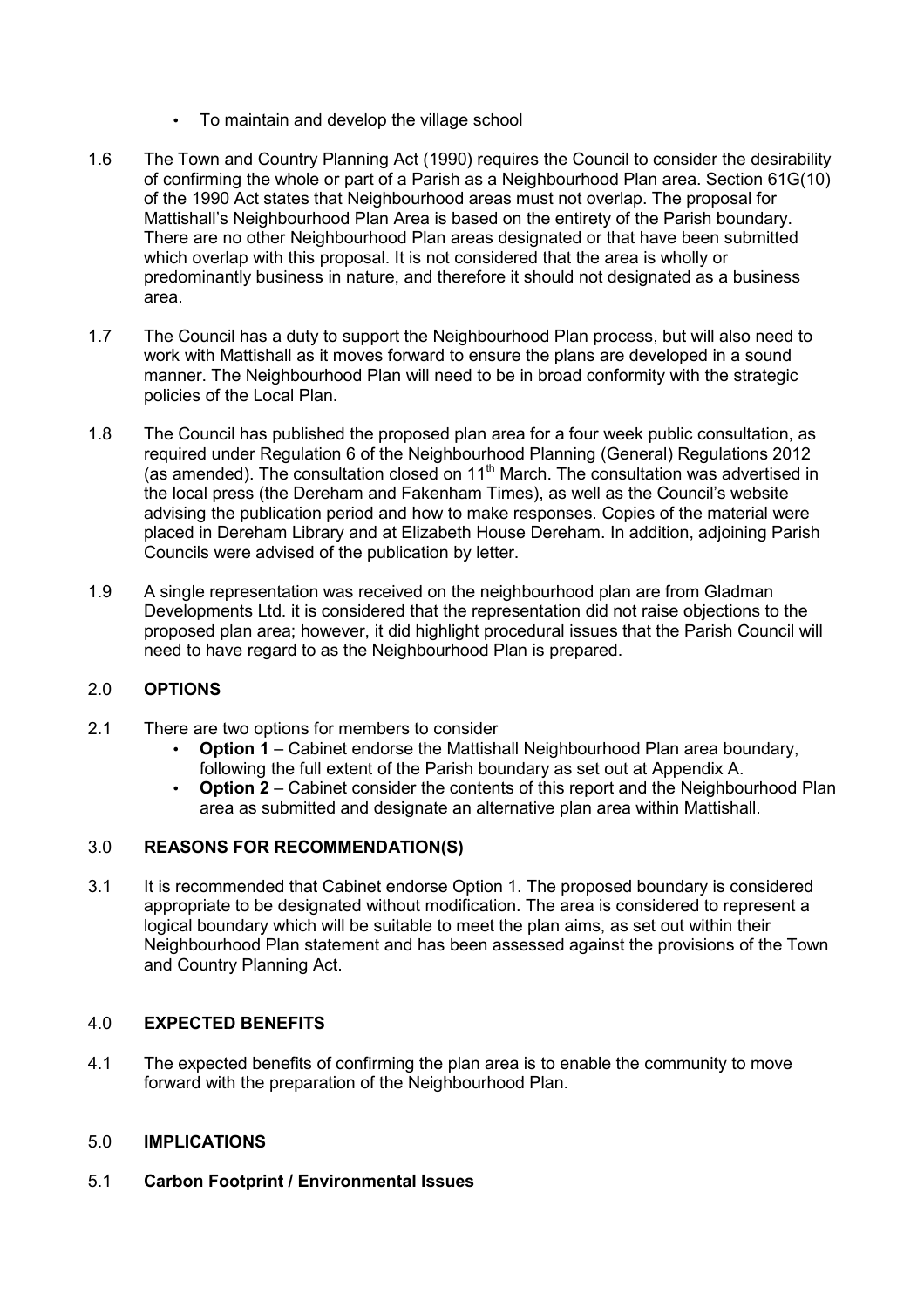5.1.1 It is the opinion of the Report Author that there are no implications.

## 5.2 **Constitution & Legal**

5.2.1 The designation of the Neighbourhood Plan area is in accordance with the Neighbourhood Planning (General) Regulations 2012, as well as the provisions of the Localism Act 2011.

### 5.3 **Contracts**

5.3.1 It is the opinion of the Report Author that there are no implications.

### 5.4 **Corporate Priorities**

- 5.4.1 The Mattishall Neighbourhood Plan area designation meets the following corporate priorities:
	- To have pride in Breckland
	- To develop stronger communities

### 5.5 **Crime and Disorder**

5.5.1 It is the opinion of the Report Author that there are no implications.

### 5.6 **Equality and Diversity / Human Rights**

5.6.1 It is the opinion of the Report Author that there are no implications.

#### 5.7 **Financial**

5.7.1 There will be a small cost to the Council for the placing of the required press notices upon confirmation of the Plan area boundary.

### 5.8 **Health & Wellbeing**

5.8.1 It is the opinion of the Report Author that there are no implications.

## 5.9 **Risk Management**

5.9.1 It is the opinion of the Report Author that there are no implications.

### 5.10 **Staffing**

5.10.1 It is the opinion of the Report Author that there are no implications.

## 5.11 **Stakeholders / Consultation / Timescales**

5.11.1 The Neighbourhood Plan area boundary was publicised in accordance with Regulation 6 of the Neighbourhood Planning (General) Regulations 2012, which include a notice in the local press. Copies will also be placed in Dereham Library and at Elizabeth House Dereham. The Council will also write to adjoining Parish Councils to advise them of the decision.

### 6.0 **WARDS/COMMUNITIES AFFECTED**